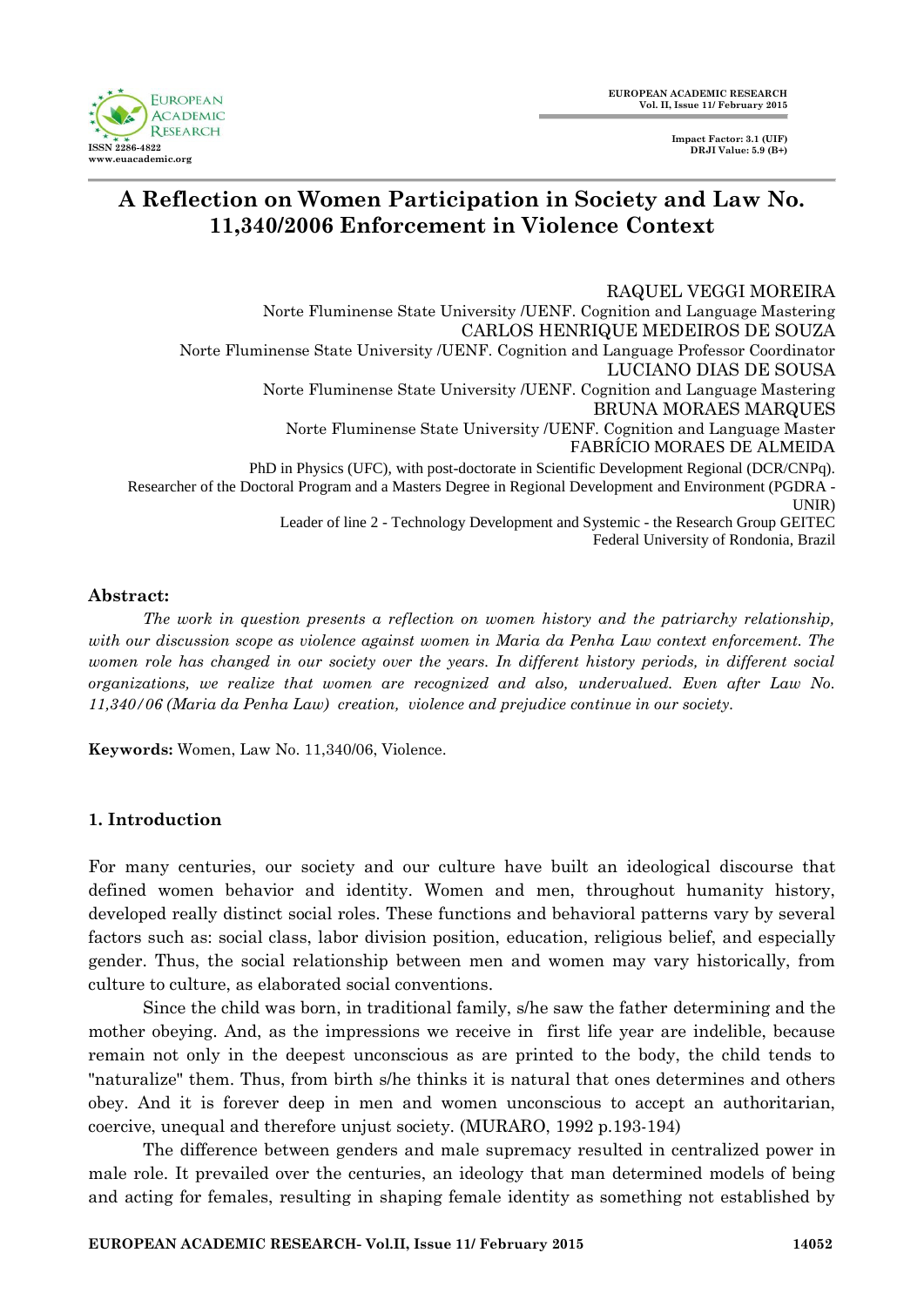themselves, but being imposed by "superior" male gender. So long, society has experienced these social principles from which women were coercively subjected.

Hermann (2008, p. 61) believes that in household space, patriarchal relations fostered women oppression, operating internally in this dimension, but reaching all the others, with intrinsic varieties and specificities to each society.

#### **Also reinforces Hermann (2008) that:**

Science also discriminated woman, at least until recently. In the Nineteenth Century, Gustave Le Bom, one of social psychology founders, said that a clever woman is something as rare as a two-headed gorilla. Charles Darwin, while acknowledging some feminine qualities such as intuition, defined them as characteristic virtues of inferior races. However, it is in woman moral that macho culture focuses more intensely discrimination cargo, creating inequality. (HERMANN, 2008, p 27).

Bourdieu (2002) sees in male domination and in the way how is superimposed and experienced, a paradoxical submission quintessential example. Resulting from what he calls symbolic violence, mild violence, insensible, invisible to its own victims, primarily exercised through purely symbolic communication and knowledge ways or, more precisely, the lack of information, recognition or, ultimately, of feeling.

But with time and social sphere changes, the growing lifestyle imposed by industrial capitalism, demographic, social and economic levels would be changed in different ways, decisively interfering in societies life paradigm. Women got jog positions in industries and companies, as well as a new structure arose, and relationships between men and women started to assume European models, specially French and English .

One major change that affected working class, and also most other developed societies sectors, was strikingly greater role of married women in it. The change was indeed sensational. In 1940, married women living with their husbands and who worked for salaries amounted less than 14% of total USA female population. In 1980, they were more than half: the percentage almost doubled between 1950 and 1970. The fact that women have entered on labor market was not, of course, new. (HOBSBAWN, 2001, p. 304).

Realizing their condition posed by male oppression, women become aware of their possibilities and initiate a fight for a social space conquest and identity redefining construction. The feminine posture will be changed, initially, due to women social roles and functions changing. For many, women working outside home universe would cause family structure destruction, since the woman working all days out would leave house without due care and children would not receive the necessary education, however women were claiming changes and would not return to their old social roles. Within these changes a movement arises, manifested in practice and in different discourses, which would result in paradigms release on which women were imprisoned, titled as feminism.

Organized feminism occurs in 1848, in New York. American feminists participated in an extensive fight in defense of women's rights to education, work and political participation, culminating in 1920 with the vote right conquest. Moreover, mass social movements explicitly female arose only from the 60s, coming from social movements both by their participants related to human rights, as by their revolutionary tendencies in favor of counterculture. This organization framework, not only ideological but also practical, was responsible for the most significant changes that have already occurred in the new formatting of society women, reflecting in various industries performing, including the economy and politics.

**14053** Violence against women has become, significantly, reported to society in the early 80s,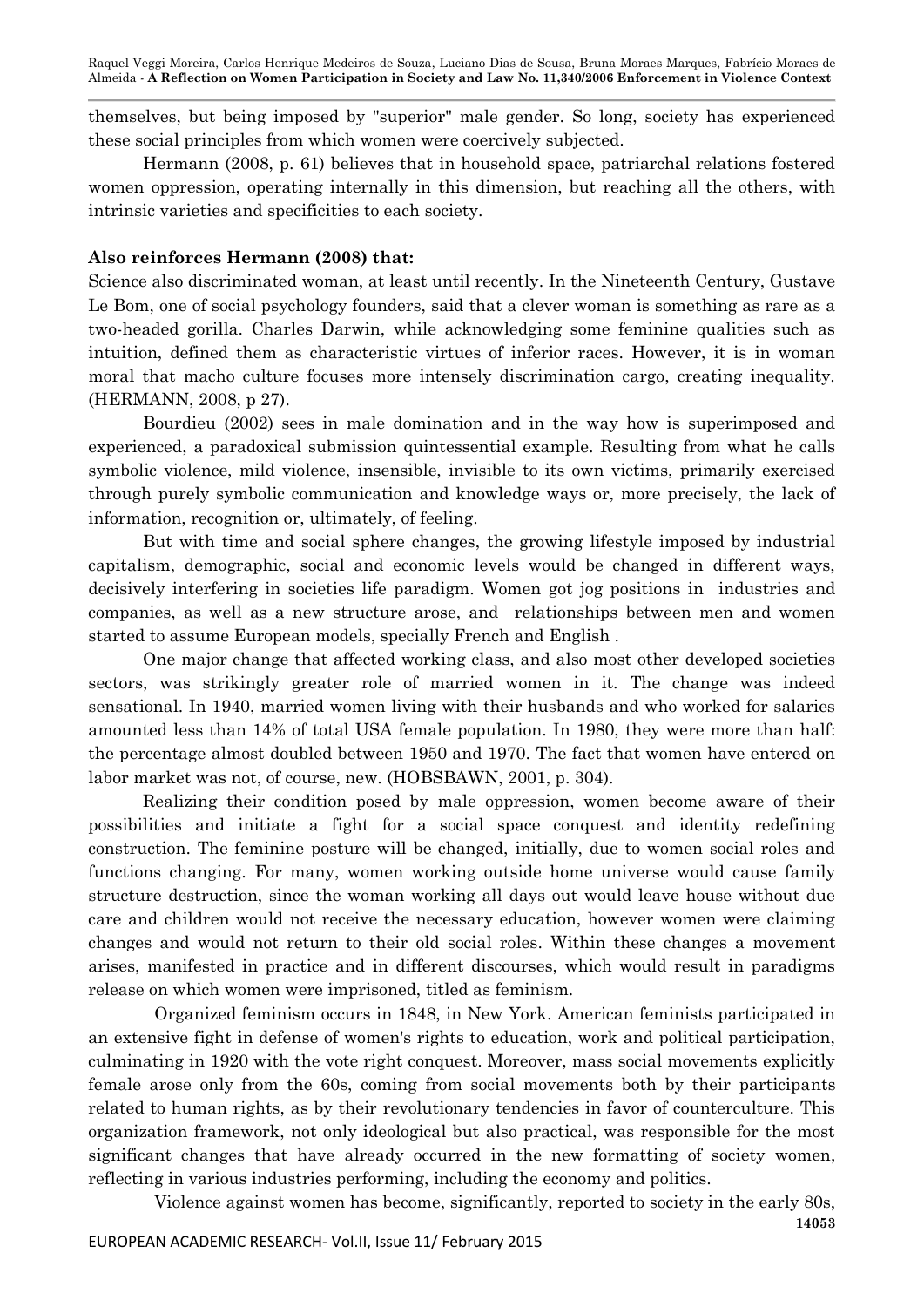a period that coincided with the democratic era advent in Brazilian society. On this track, (IZUMINO, 2004, p. 77) states that "this period presented as one of its features the increased female participation in productive sector, besides intense female participation in social movements fighting for better living conditions."

In the early Nineteenth Century, Brazilian women, mostly, lived trapped in ancient prejudices and within a rigid cultural poverty. With education increase among them, a major attitude change settled in society and more women began to participate actively in business, education and family, developing and revealing their own potentials. In this sense, a new scenario would change, and hence, result in new attitudes related to work, male figure, sex, marriage, divorce.

Women in order to move beyond their old roles, encounter new, come in a context where competition dominates, succeed would be related to dare, develop their competence, assume a leadership position, gain power. However, this new social setting still keeps revealing data about society sexist ideology, where prejudice, difference and violence prevail. The patriarchy power is veiled in as data revealing a significant differece between wages and the positions they have in the work, and also, the physical attacks and deaths number involving women.

According to Del Priore (2013), women in the twenty-first century are made of ruptures and stays. Ruptures propel them forward and help expand all the possibilities, and to empower themselves to conquer their proper spaces. The stays, on the other hand, show weaknesses. Created in a patriarchal and sexist world, they fail to see themselves out of male focus. Live by man gaze, by the "other". They want real and dream, holding hands. There are several women in one. Look for her own face among many others is the challenge. But the ultimate challenge is to show that they can have one face.

Modern society still carries old prejudce forms sustained by differences between men and women / black and white, besides also treating lesbians and gays with differences. These differences or prejudice are expressed in various violence forms in the social sphere.

Although women have achieved rights, respect and "recognition", even having a higher education degree, they still earn less in labor market, generating wage inequality. Those who only take care of housework, looking after the house, children or sick relatives are seen as it they did not develop any work activity.

Few women have decision spaces in society and mother and housewife role are seen as a liability, as the only space reserved for women. Trapped in old moral values, they suffer violence within and outside home.

#### **2. Woman in Violence Context**

Domestic and family violence against women is a grave and serious problem in Brazil. Some women know they are exposed to violence and often are blamed for the attacks they suffer. Exemplary way, when a woman is raped, questions always appear as: "What clothes were you wearing? What time was it? ". Questions that seem to seek a justification in an attempt to shift the blame to the victim.

In a way, these questions only appear when women report. Considering that the fear, shame, submission feeling, economic dependence, lack of credibility with justice, the lack of support combined with a belief that it is natural to submit and accept such embarrassing situation make them suffer in silence. Many have guilt feeling, because society sees violence and turns victim woman in guilty. In contrast, the man who attacks a woman always lurks in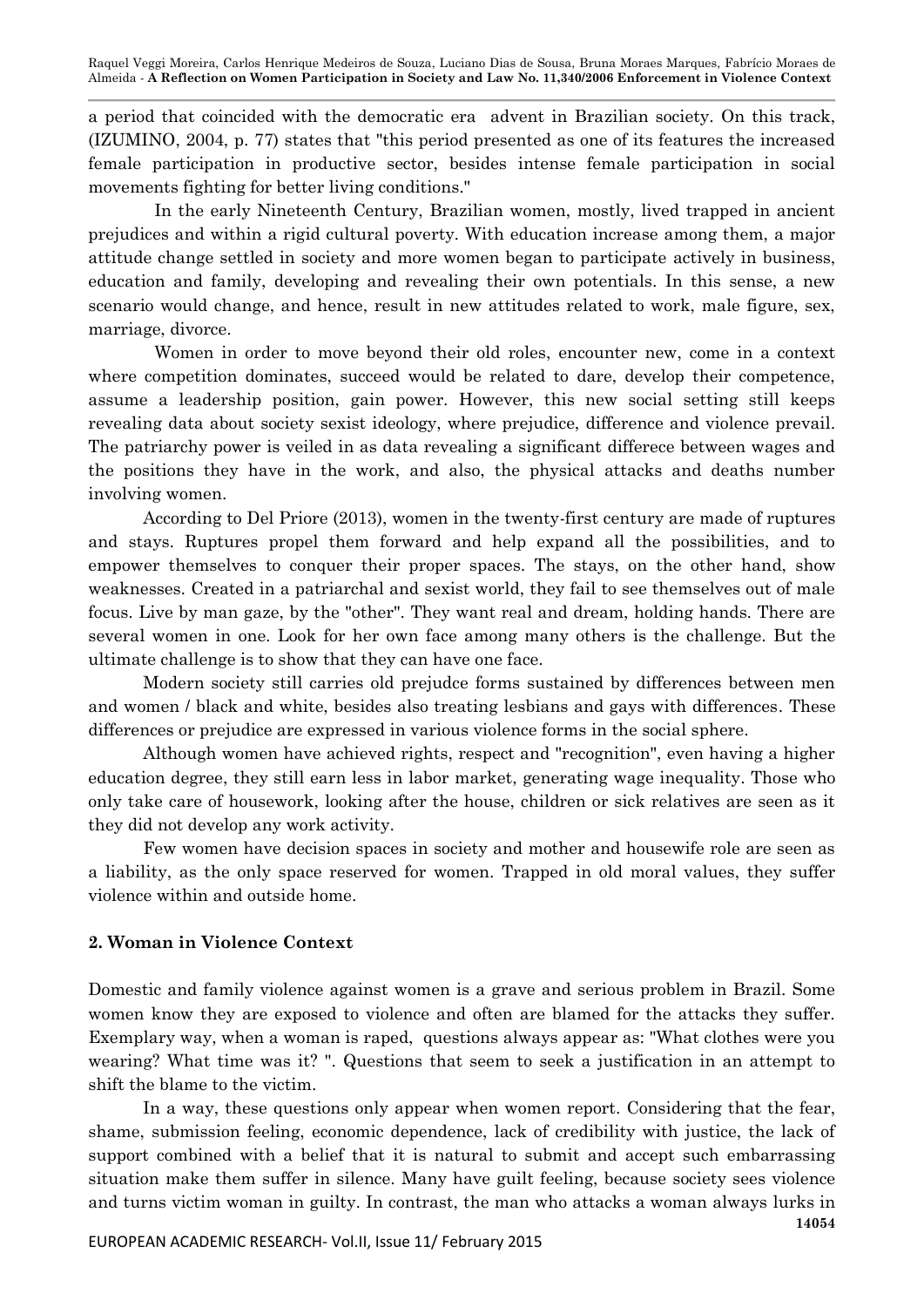banal justifications and clumsy reasons. Thus, we conclude that man mugs because it is a way to enforce a supposed authority over women, setting up in a macho and without character attitude.

It is amazing the number of women who are violence victims from their husbands, suffering from humiliation, moral harassment to physical attack. Domestic and family violence against women is an affront to human rights and is one of the most serious problems in our society.

In Applied Economic Research Institute (IPEA) research, on 09/19/13, it is estimated that between 2009 and 2011, Brazil recorded 16,900 "femicides", or "female deaths by gender conflict", especially in cases of physical violence by intimate partners. This number indicates a rate of 5.8 cases per 100 thousand women. According to the document data, Espírito Santo is the Brazilian state with the highest rate of "femicides", 11.24 per 100 thousand, followed by Bahia (9.08) and Alagoas (8.84). The region with the "worst" rate is the Northeast, which had 6.9 cases per 100,000 women in the study period.

Beyond the "femicide" numbers and rates in Brazilian states and regions, the research conducted an impact assessment of Maria da Penha Law. It was cheked that no influence was able to reduce deaths number, because the rates have remained at the same level before and after the new law enactment.

Women who prove violence suffer a series of health problems, and their ability to participate in pubic life decreases. Violence against women harms families and communities of all generations and mighty other violence types prevalent in society. The most ordinary violence form known by women around the world is physical violence by an intimate partner, in which women are beaten, forced to have sex or otherwise abused.

According to 2013 Balance from Women Central Assistance - Dial 180, a service provided by Women Policies Secretariat of Republic Presidency (SPM-PR), points out that the responsible for the reported attacks are in 81% of cases, people who have or have had affective bond with the victims. A fall in total connections was observed in 2013, for lack of a strong campaign and system failure to meet the demand. Of the total 106,860 referrals to the service network, 62% were directed to security and justice system.

The justice inefficiency and treatment type offered to victims before the impact of Law No. 11,340 (Maria da Penha Law) were factors that really contributed to the lack of attention to private violence and its consequent decriminalization. The society still maintains the sexist thinking, predominanting men's control over women and is a result of this domination that women need special laws and agencies to protect them, since, constrained by fear and shame, they do not easily expose themselves to state and justice.

Despite violent acts are widespread in everyday society, we should not admit that these problems remain being considered "normal" phenomena. The fact that these events are loaded with high affectivity and their occurrence is present in society "common sense" as something connected to customs and unimportant, what inhibits justice action, which can not interfere in order to solve the problem .

Discourse on women is to separate into two stereotypes of fundamental importance in modern world, Juliet romantic side; from poetic creations, and many others that delighted her in prose and verse. Similarly, it is imperative to note woman by the side of their participation in society, conquering space and helping to build a world without discrimination, where men and women are complementary searching for a more just society. In this sense, the woman should follow both paths, the one of being female, wife, mother and the one of social, economic and political participation. A participatory woman, hardworking and who wants to contribute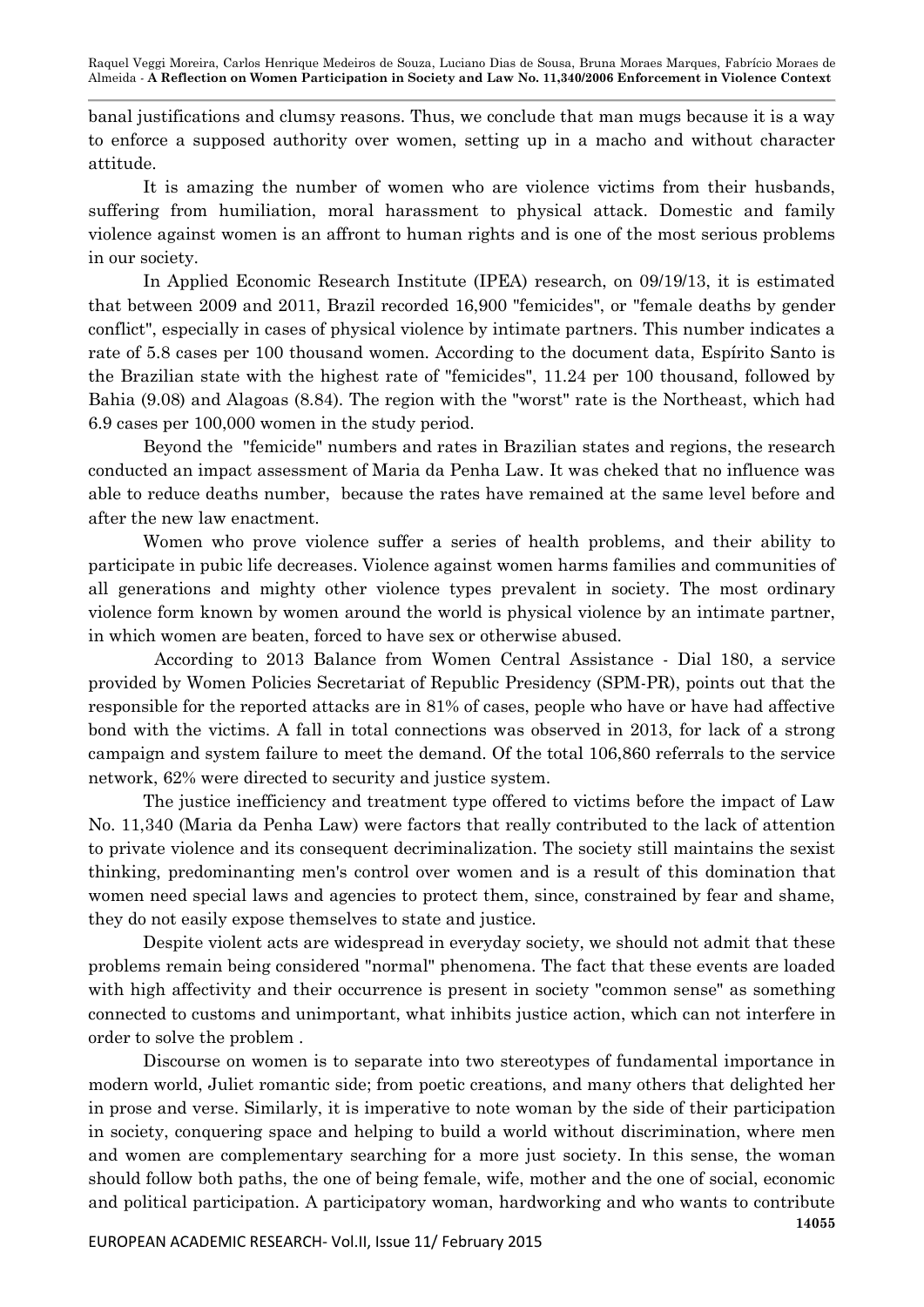to times development, as a human being who thinks, have strengths and should be useful to society and, of course, respected.

Therefore, one can no longer think of a submissive woman, but she has to leave for equal participation in the social as in economic context, given that her equaly performance increasingly materializes. The woman awareness as a being who should act with equality to men, only materializes effectively when she has her gender independence as not thinking of a married life as an investment or slave.

## **3. Maria Da Penha Law (Law No. 11,340/06) In Fenmale Violence Context**

Brazil experienced until the 1990s, the idea that nobody should make any kind of differentiation regarding violence. There was a consolidated judgment that the violence exercised against child, elderly or against women, for example, should be treated the same as any other kind.

However, with time course and the need to protect certain groups that were more afflicted by abuse and neglect, it began in Brazilian legalistic system the called violence specialization.

This path was originally covered with Law 8,069/90 enactment, that protected children and adolescents in violence practice and abuse.

Consequently, there was the edition of numerous laws such as Law 8,078/90 protecting the consumer against trade abuses; Law 9,099/95 which particularized by its turn the lower potential offensive violence and the Law 9,503/97 that individualized traffic violence, removing this offense type treatment from common field.

It should be noted that these specializations denote generic treatment failure, being required adequate and specific treatment for certain offenser types. Therefore, it is necessary to observe that Law 11,340/06, called "Maria da Penha Law", is also a specialization kind way. It is not, moreover, an essentially criminal law, but a multidisciplinary, which converges in its articles provisions of civil, civil procedure, labor and social security nature.

This law is in effect since September 22, 2006. In honor of a woman that is a symbolic domestic violence victim, who made of pain breath for activism, coming with a mission to provide suitable tools to face a problema that agonizes a large proportion of women in Brazil and the world, which is gender violence.

Maria da Penha Maia was a milestone to history: warrior woman, 60 years, mother of three daughters. In 1983, her ex-husband, a university professor, tried to kill her twice. Once with shots and other, there was an attempt eletrocutamento. Hermann (2008, p. 18) says that "the attacks marks and sequelae not only reached her spirit. They irreversibly marked the integrity of her vital functions: Penha became quadriplegic."

Thereafter, Penha started to fight for a more active protection to domestic violence victims, representing so many other Marias. Her battle culminated in her "executor" conviction to eight years in prison.

According to Dias (2010), until Maria da Penha Law advent, domestic violence never received due attention, from society, nor from legislature, much less from judiciary. The sacralized idea and home inviolability always served as a pretext to block any attempt to contain what was happening behind closed doors. As they were situations that occurred inside home, no one interfered. To further aggravate the situation, a large number of women whose in thought there is entrenched the idea that they should be submissive to husband.

**14056** EUROPEAN ACADEMIC RESEARCH- Vol.II, Issue 11/ February 2015 Basically, this law that protects abused woman is scoped in four guarantees, which are: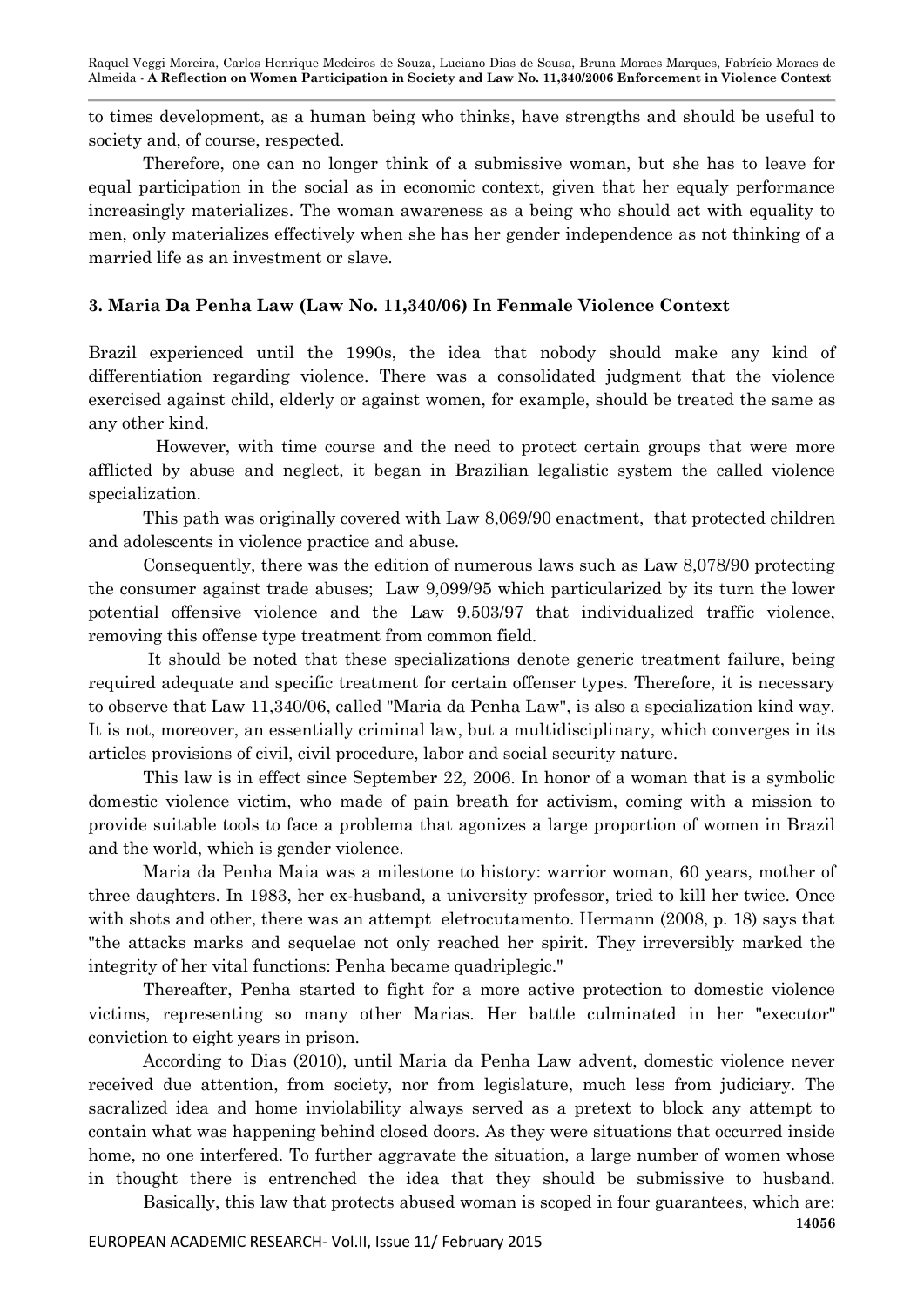Prevent and restrain domestic and family violence against women; Domestic and family violence against women Special Courts establishment; assistance measures establishment; protective measures establishment.

Notwithstanding the law have revolutionized violence treatment imposed on women, the discussion crucial point related to it is exactly its supposed unconstitutionality. Much is said that it honors only a society portion, leaving the violence victim man at mercy of any treatment or nurturance by the Government.

Heated discussions do not end when the issue is law adequacy in national legal system. In this discussion emerge the so-called affirmative actions.

It is known that Brazil Federative Republic Constitution (CRFB/88) determined in its text passages the formal equality (through the law) of men and women. According to the law, one must give equal treatment to both genders, without any privilege. However, what is seen in the facts terms is that man is much more prestigious than women. It is the man who occupies, in most cases, more important positions in social environment, and consequently, paid on higher ground.

In this aspect to match men and women is that affirmative actions, special and determined measures are essential with the scope of bringing to facts plans the equality embodied by the law, but by numerous factors it is not achieved. Thus it ensures equal opportunities and treatment, somewhat compensating the disparity that still insists on existing.

On "STF News", the Supreme Court web page, on April 26, 2012, Joaquim Barbosa defines affirmative actions as public politics aimed at material equality constitutional principle realization and racial, gender, age, national origin and physique perverse implications neutralization. Equality is no longer simply a legal principle to be respected by all, and becomes a constitutional objective to be reached by the State and society.<sup>1</sup>

Law 11,430/06 is the embodiment of the said treat the equals equaly, and the different differently. It recognizes, categorically, that in the world where the unequal everyday conditions establish differences between men and women, it must have disparate treatment between them, so that they correspond to the advantages. In this factual and historical context it is pressing the need for affirmative actions or positive discriminations translated into public politics aimed to materially achieve this equality.

The customs heritage, where women occupied a secondary and supporting place can not keep present and there is no argument to justify it. Accordingly, Law 11,340/06 is steady in this regard, to be an affirmative action in order to match both men and women.

The law is still very important as it does not only protects from physical violence, but all sorts of it. It does not forget that physical violence is a drastic form of women`s rights violation, however the psychological, financial and sexual violence appear as an ominous face of this same practice.

And all violence kinds are covered by the law that make of it a landmark and an effusive victory of women who for years were victims of every kind of their rights violation. It is notorious that women always suffered quietly, without any kind of protection from Government when victimized by maltreatment, abuse and violence.

Nevertheless all improvements translated in the law text, it still shows noticeable that it is not absolutely effective. Violence victims women often do not want to report the offender, fearing for their own life or for shame of being exposed as injured. As stated (Hermann, 2008):

 $\overline{a}$ 1 (http://www.stf.jus.br/portal/cms/verNoticiaDetalhe.asp?idConteudo-206023)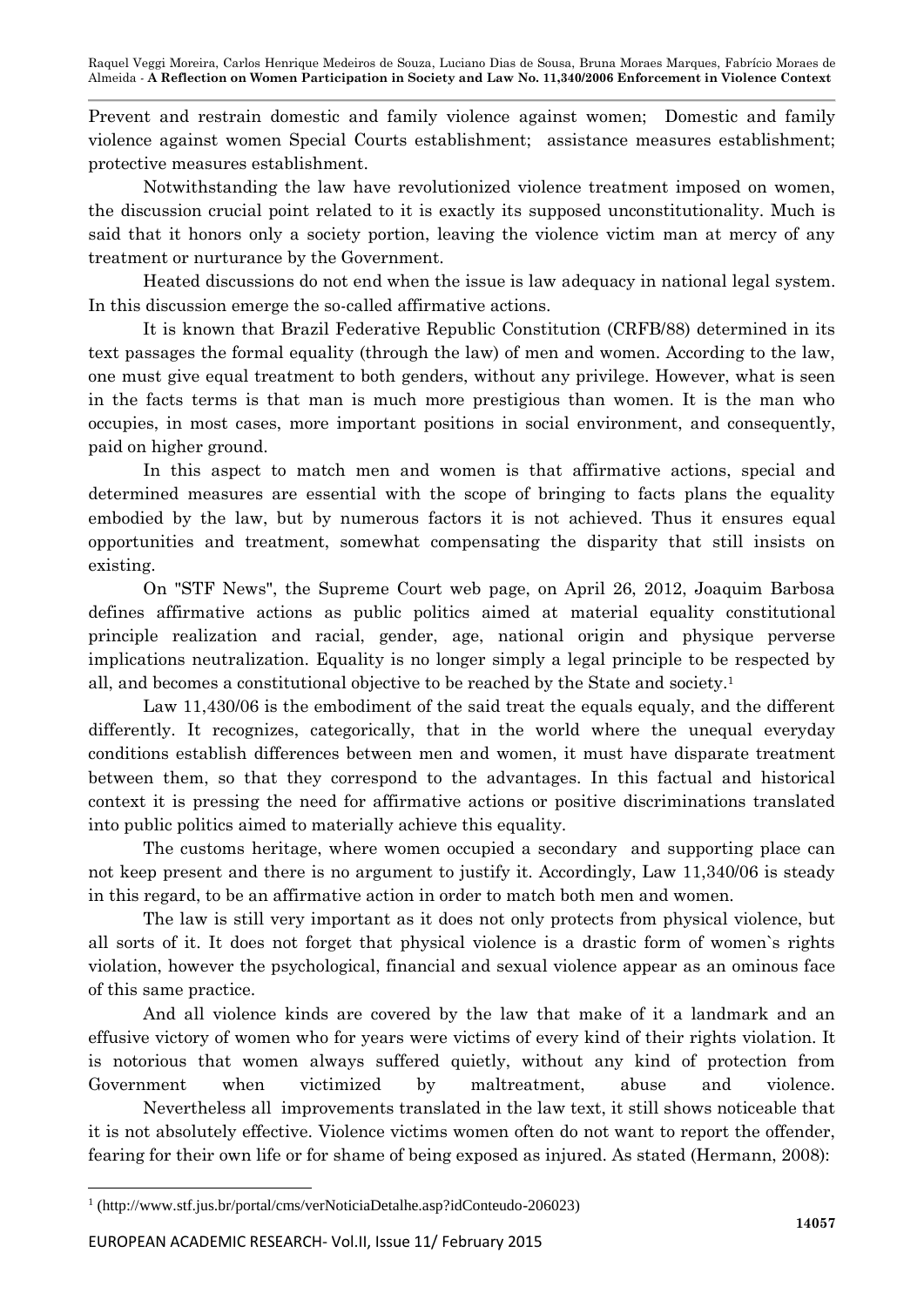Despite privileged repressive criminal tonic, the law did not stimulate the input of battered women to the public security system: According to field research, only 40% of women who admit to have suffered some form of domestic violence made occurrence in police stations, even after Maria da Penha Law effectivity. (HERMANN, 2008, p. 78th)

Prejudice still rooted in society and the lack of social conditions become major obstacles to the complete, dense and precise law efetivation. The law with its fossilized words does not benefit to anyone. Unfortunately this is what has occurred in battered woman everyday family.

What shows precious and essential in this context, is the ideas, actions and objectives grouping, with the aim of bringing to reality the textual situation not yet effective. This is the great challenge that the Law 11,340/06 goes through every day, every time a woman is attacked.

The laws edition aimed to combat such kind of violence was a great importance step given by the government. However, it is imperative to check the needed effect of theses invigorating principles, so that fundamental rights established in the Federal Constitution are truly covered and revered regarding to women.

## **4 . Final Considerations**

It is known that Maria da Penha Law symbolizes a significant triumph for society, as well as a clear progress on legal order, considering that it chances the return given by State gives to domestic and family violence against women, explaining comtempt and inflexibility to any kind of violence. Maria da Penha Law is a great success for all women. It is an important, broad, which is against any kind of violence with the woman, besides breaking with traditional prototypes of Law.

Law No. 11,340 still consists on a very important tool in combating domestic and family violence, representing progresses concerning the women treatment, and the most significant was the creation of Domestic and Family Violence against Women Special Courts (JVDFM). Brazilian people recognize it as a very useful tool in order to confront violence, however depends on investments and resources for the rights embodied by the law to be brought to the factual plan.

The difficulty in precising information and quantifying domestic violence against women reveals the distinctive aspect of this phenomenon that is not expressed in numbers, once the fear, shame and family protection inhibit its expression and, therefore, its knowledge. Nevertheless, it is shown by disruption of values and roles imposed on men and women by society, which demonstrates its distinctive character when analyzed with other institutional violence.

Feminist movements left to the streets to denounce violence and also to propose policies for governments. Without this battle, the situation would be even worse. For women leave the violent situation, they must be supported to build autonomy and rescue their own love.

Its necessary to have work conditions valorizaton and respect and that there are public policies that allow women to work outside home, for example, full-time kindergartens and nursery schools for their children, avoiding to overload their working time.

To require continue education for public service professionals, including police authorities, in order to not having in their actions the violence "performance" and thus, work preventively. To have in schools and universities an education that combats obsolete prejudice